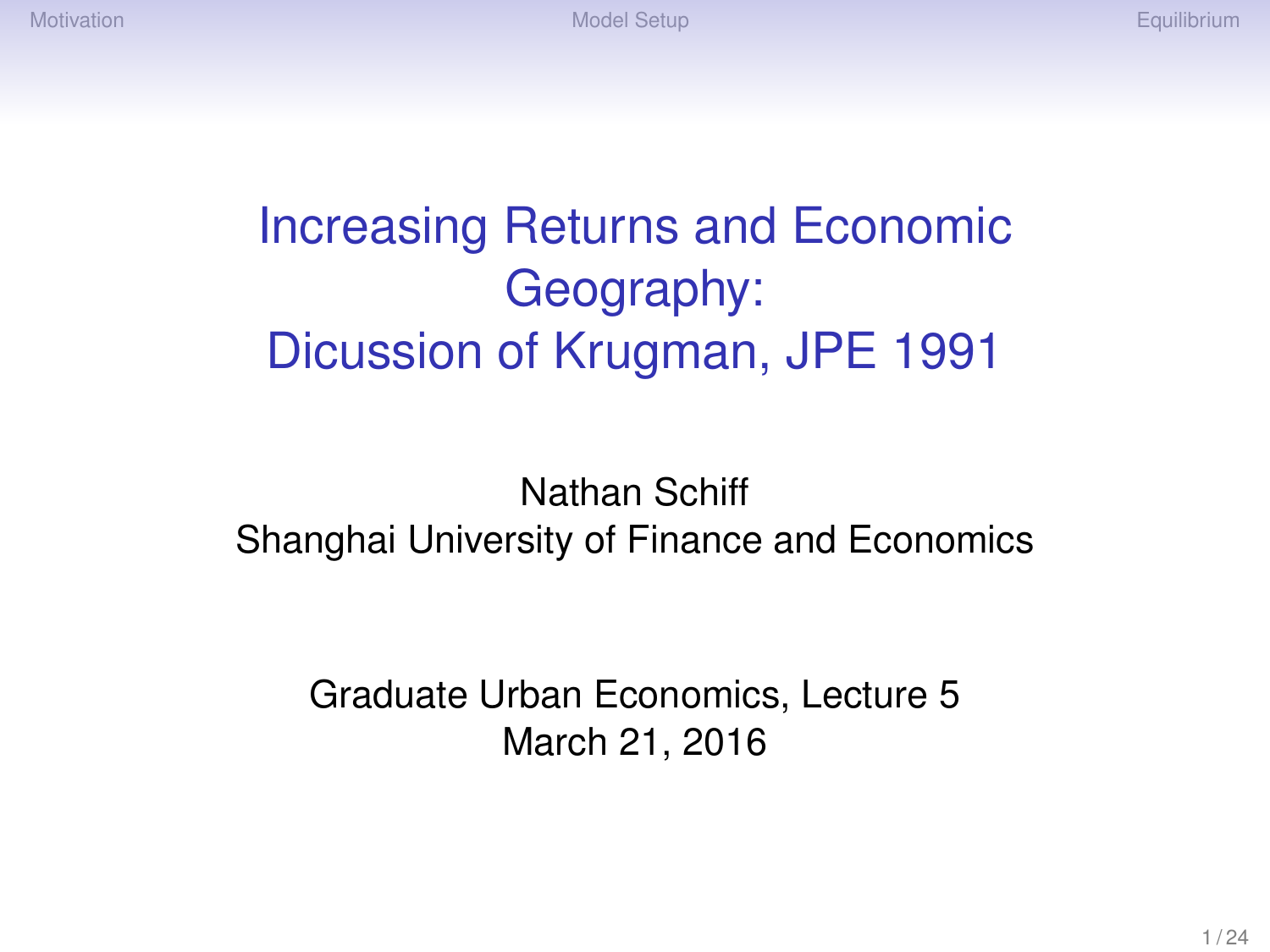#### Administration

Homework due next class, questions?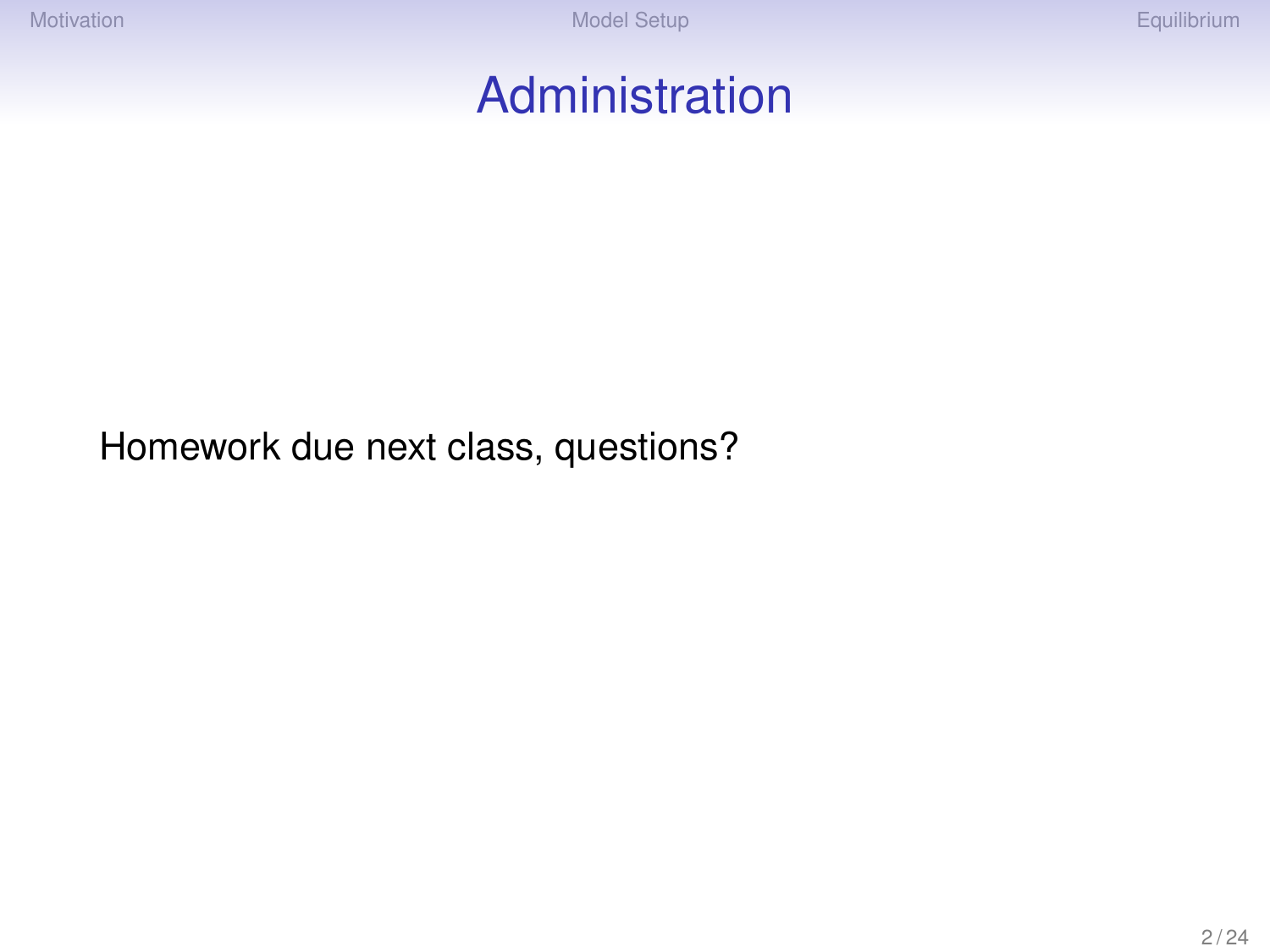## Paul Krugman

#### <span id="page-2-0"></span>Nobel Prize winner 2008

Famous for contributions to trade and urban economics; most important founder of "New Economic Geography" (NEG)

Nice essay on Paul Krugman's contribution to urban economics: Behrens and Robert-Nicoud, Papers in Regional Science, 2009

Glaeser (NYTimes): "[JPE 1991] is one of only two models that I insist that Harvard's Ph.D. students in urban economics be able to regurgitate, equation by equation."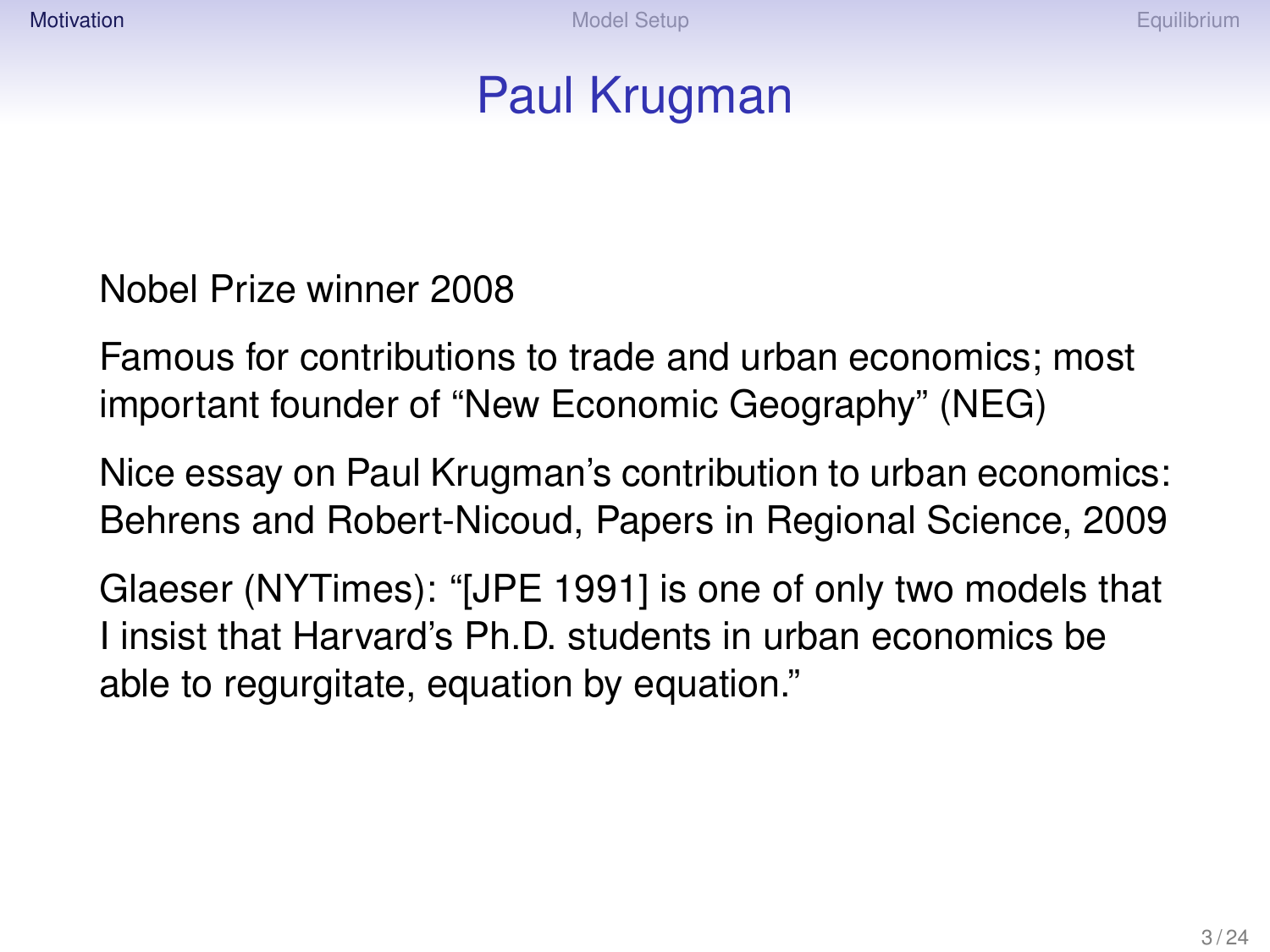# Paul Krugman's most famous paper

Contributions of JPE 1991 according to Behrens and Robert-Nicoud:

- 1. understand how market size influences location choices and location choices influence market size (circular)
- 2. shows mechanism leading to persistence and path dependence
- 3. connects location theory to trade theory
- 4. provided a framework (NEG) applicable to many contexts (ex: taxes) and flexible to incorporate many extensions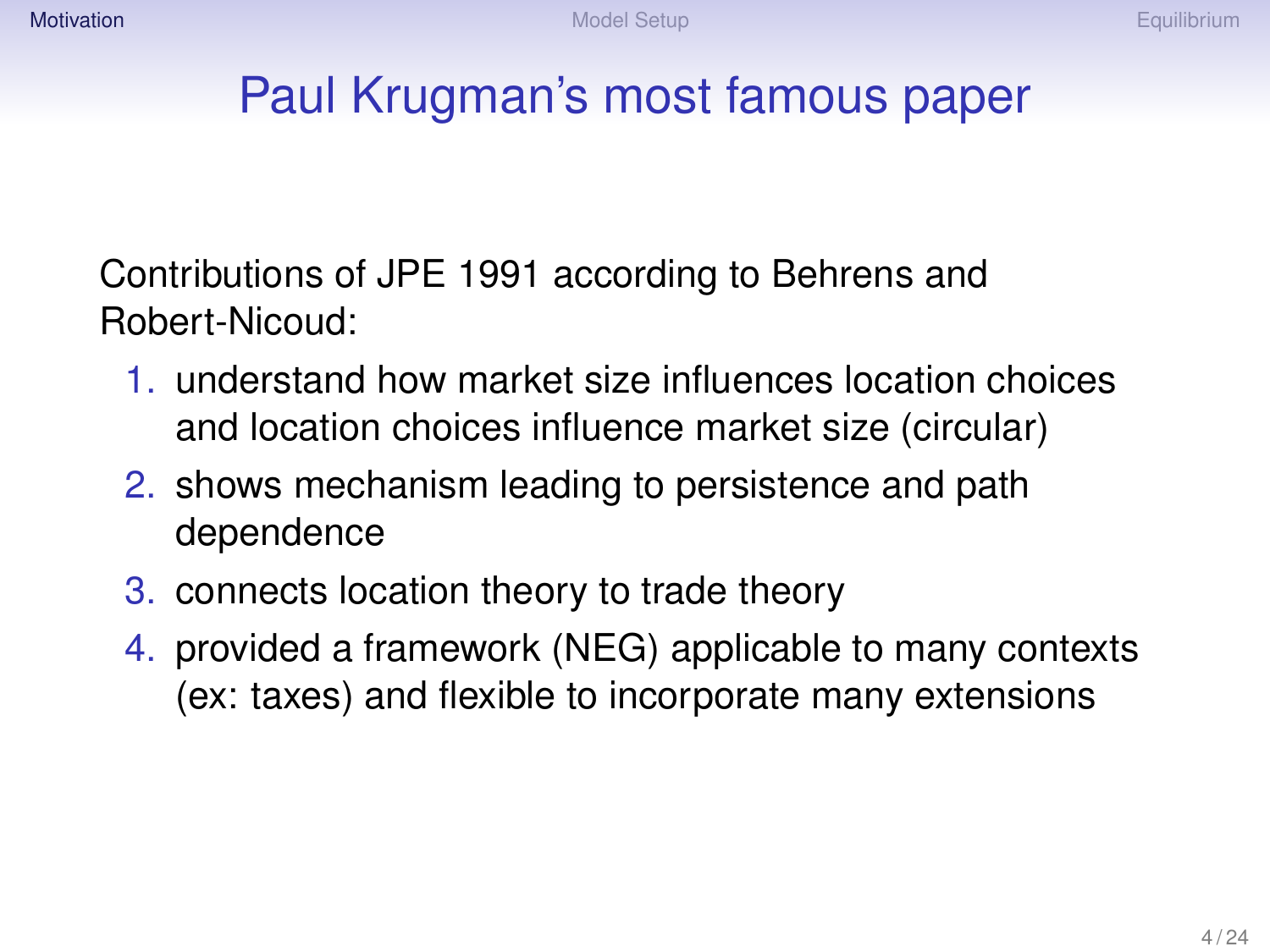## Main Questions of Paper

What is the main question of this paper?

Why is manufacturing concentrated and specifically, can we explain this with the interaction of transportation costs and economies of scale?

Sub-questions:

- How sensitive are concentration results to transportation costs?
- What is overall effect of divergence forces (access to bigger market, lower transportation) and convergence forces (competition among firms for fixed expenditure)?
- When will all manufacturing be concentrated in one region? Does the starting point matter?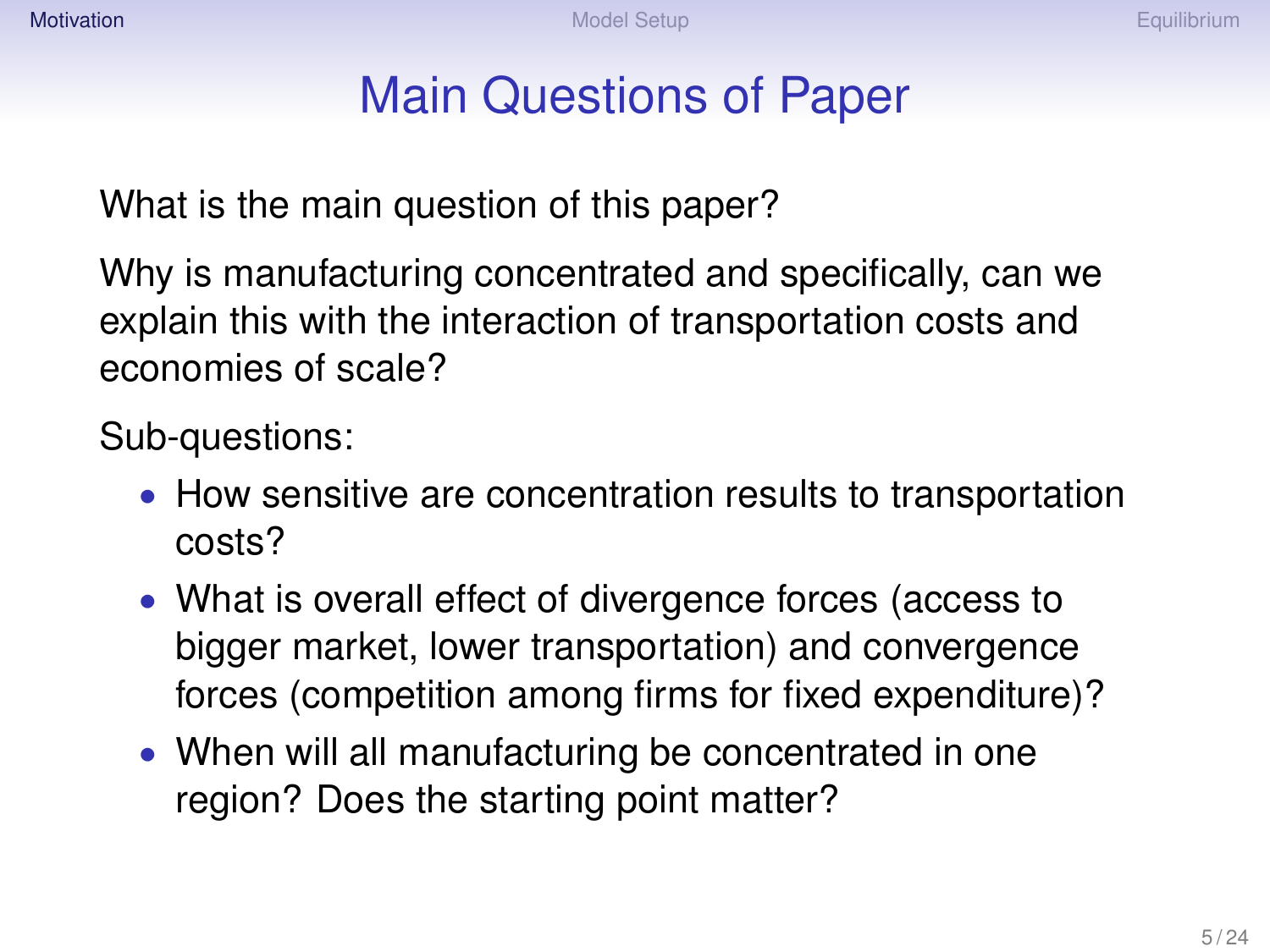#### Basic Setup

- <span id="page-5-0"></span>• There are two regions and two sectors, farming and manufacturing, which employ farmers and manufacturing workers
- Farmers are immobile but manufacturing workers can migrate costlessly across regions
- Trade: the farm good (numeraire) can be shipped to other region costlessly but manufacturing goods have iceberg transport costs: if you send 1 unit of a good from region 1 to region 2 it melts to only  $\tau$  units when it arrives in region 2,  $\tau$  < 1
- Goal: characterize equilibrium in terms of manufacturing workers in each region; this will provide insight into determinants of concentration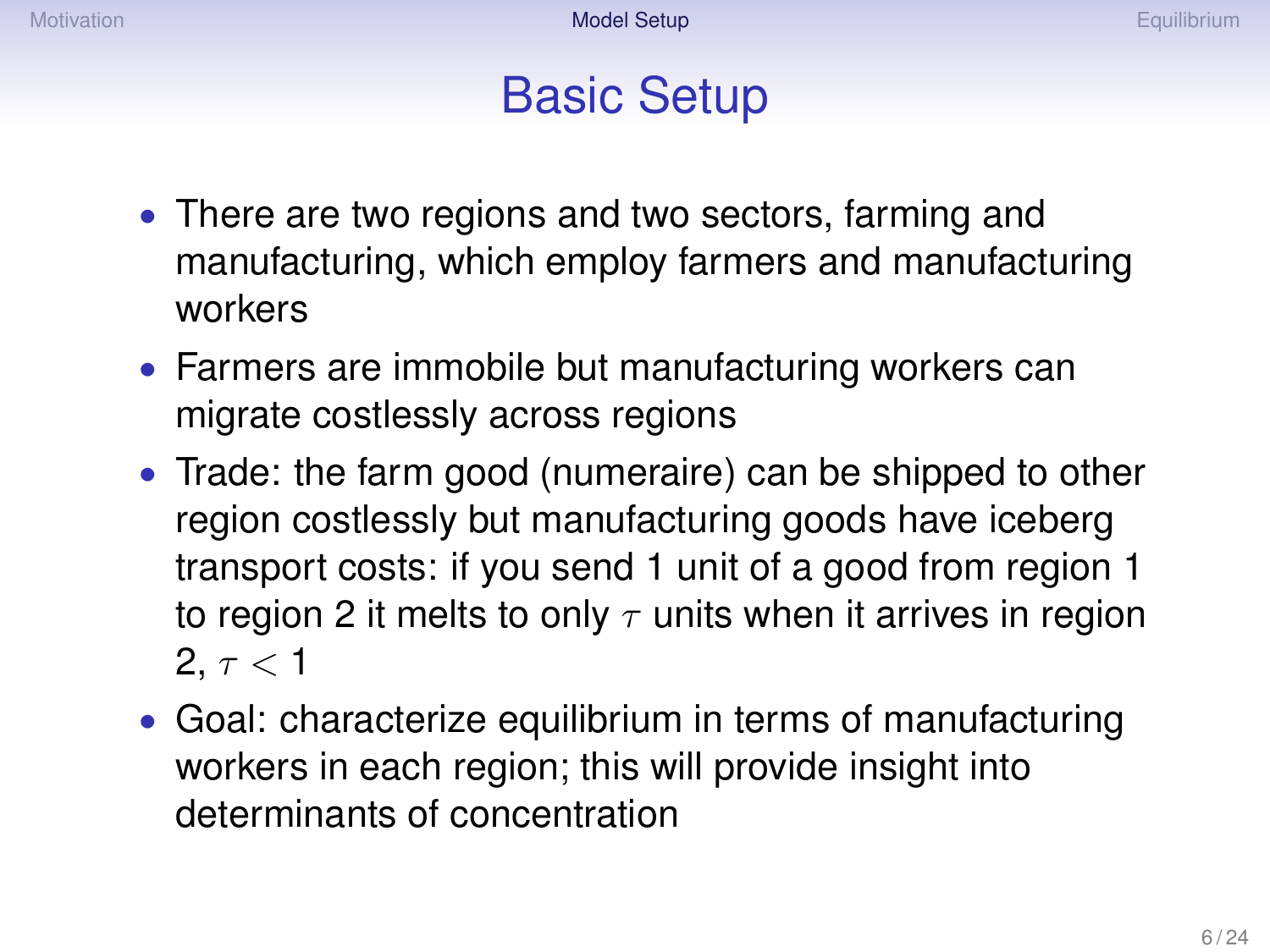### **Consumption**

All residents (farmers and workers) have two-level utility function:

$$
U = C_M^{\mu} C_A^{1-\mu} \tag{1}
$$

$$
C_M = \left[\sum_{i=1}^N c_i^{\frac{\sigma-1}{\sigma}}\right]^{\frac{\sigma}{\sigma-1}}
$$
 (1)

*N* is number of potential products,  $\sigma > 1$ ; notice consumers

have taste for variety

Why two-level? Parameter  $\mu$  determines expenditure on manufacturing, key to concentration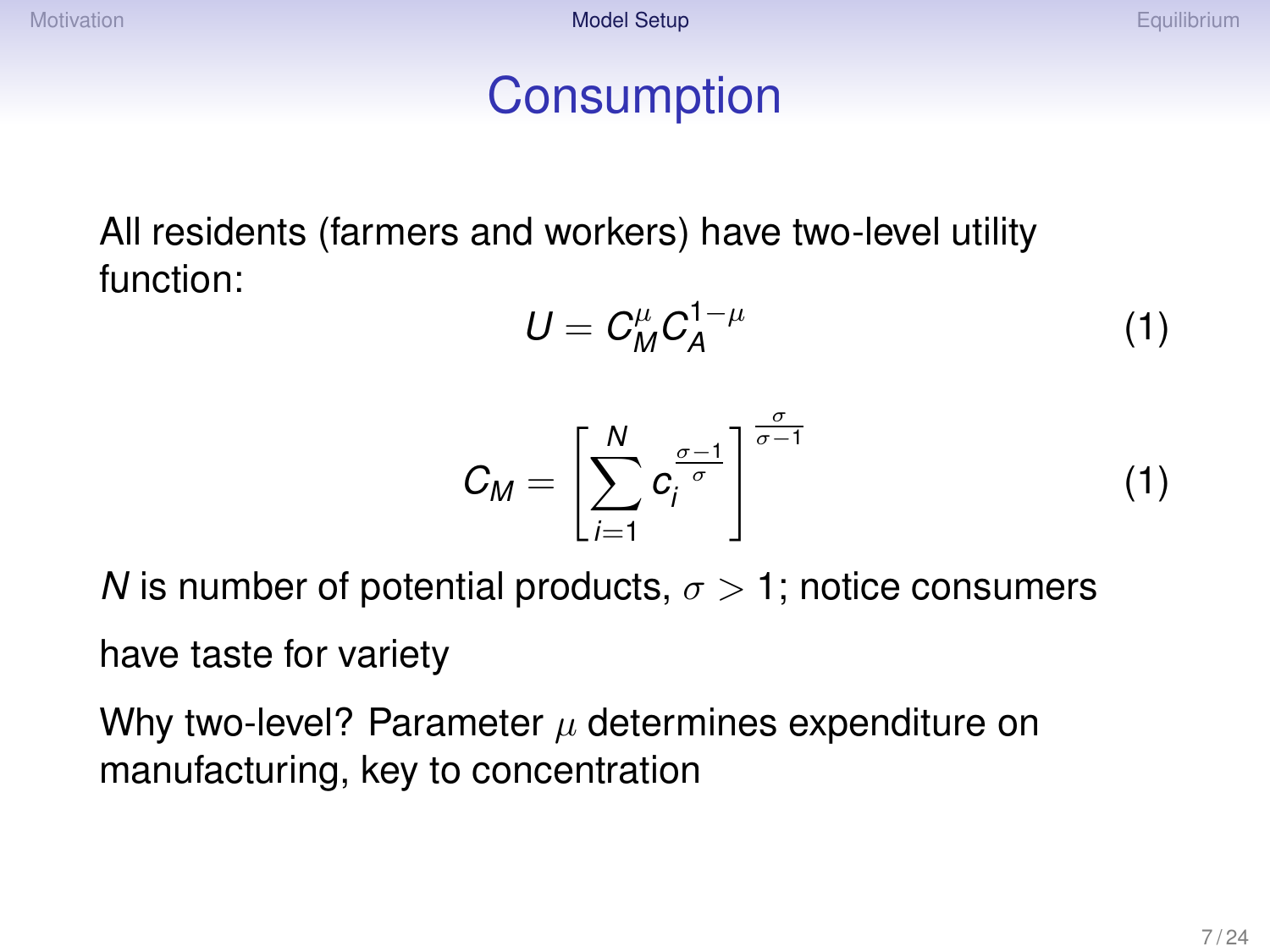## Production

Farmers: one unit of farm labor produces one unit of agricultural good

Supply of farmers is fixed and equal in both regions:  $(1 - \mu)/2$ Workers are mobile but define  $L_1$  and  $L_2$  as workers in each region

$$
L_1 + L_2 = \mu \tag{3}
$$

Production function of manufacturing good *i*:  $x_i = \frac{L_{M_i^-} - \alpha}{\beta}$ , or

$$
L_{Mi} = \alpha + \beta * x_i \tag{4}
$$

Notice: fixed cost generates IRS and that will vary with wage rate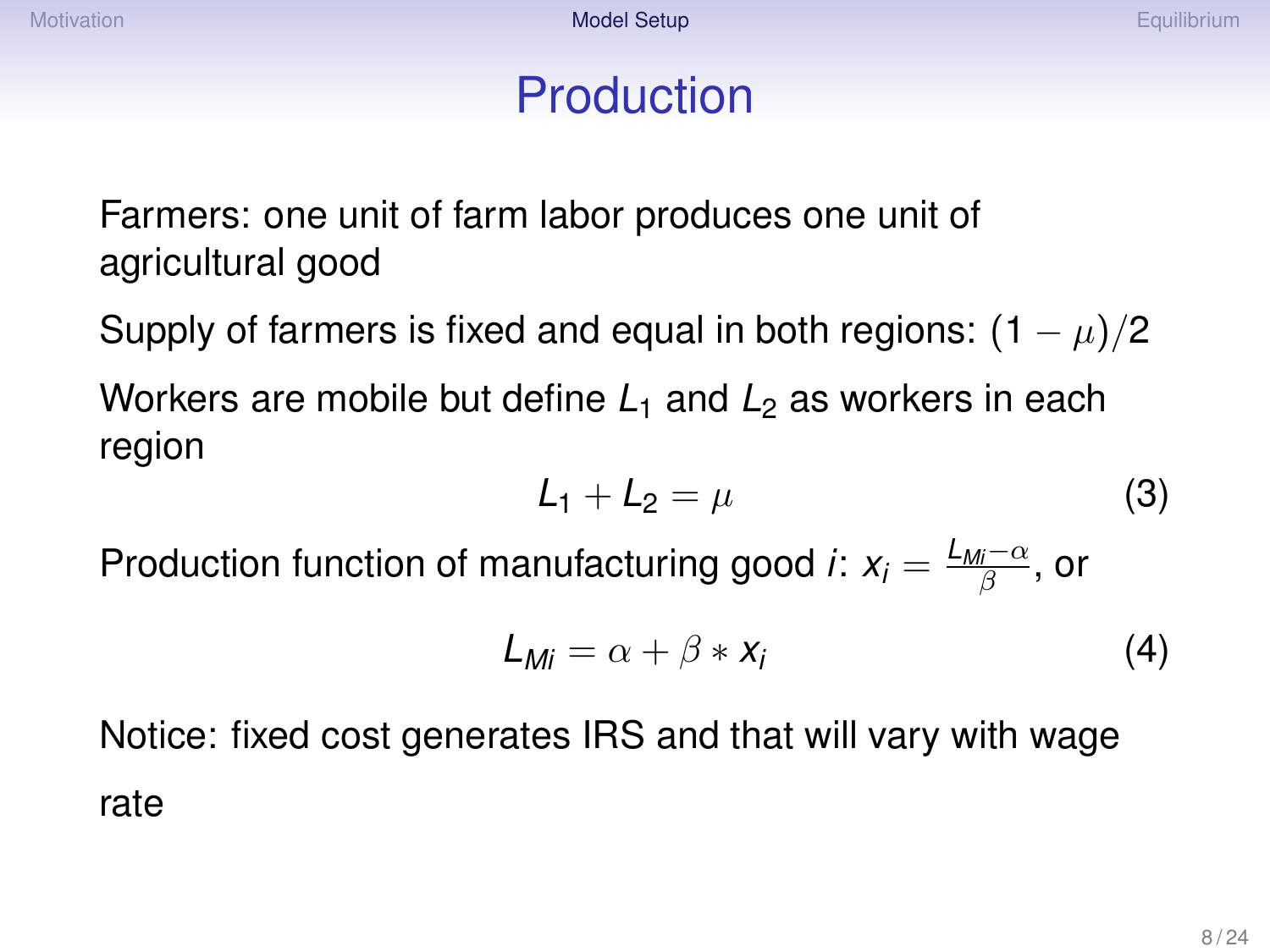## Optimal price

Symmetry will yield that price is the same for all varieties

Let  $p_1$  be price of representative variety in region 1,  $w_1$ manufacturing wage. Optimization gives:

$$
p_1 = \frac{\sigma}{\sigma - 1} \beta * w_1 \tag{5}
$$

Region 2 has similar equation, thus:

$$
\frac{p_1}{p_2} = \frac{w_1}{w_2} \tag{6}
$$

Free entry gives zero profit:  $\pi = 0$ :

$$
(\rho_1 - \beta * w_1)x_1 = \alpha * w_1 \tag{7}
$$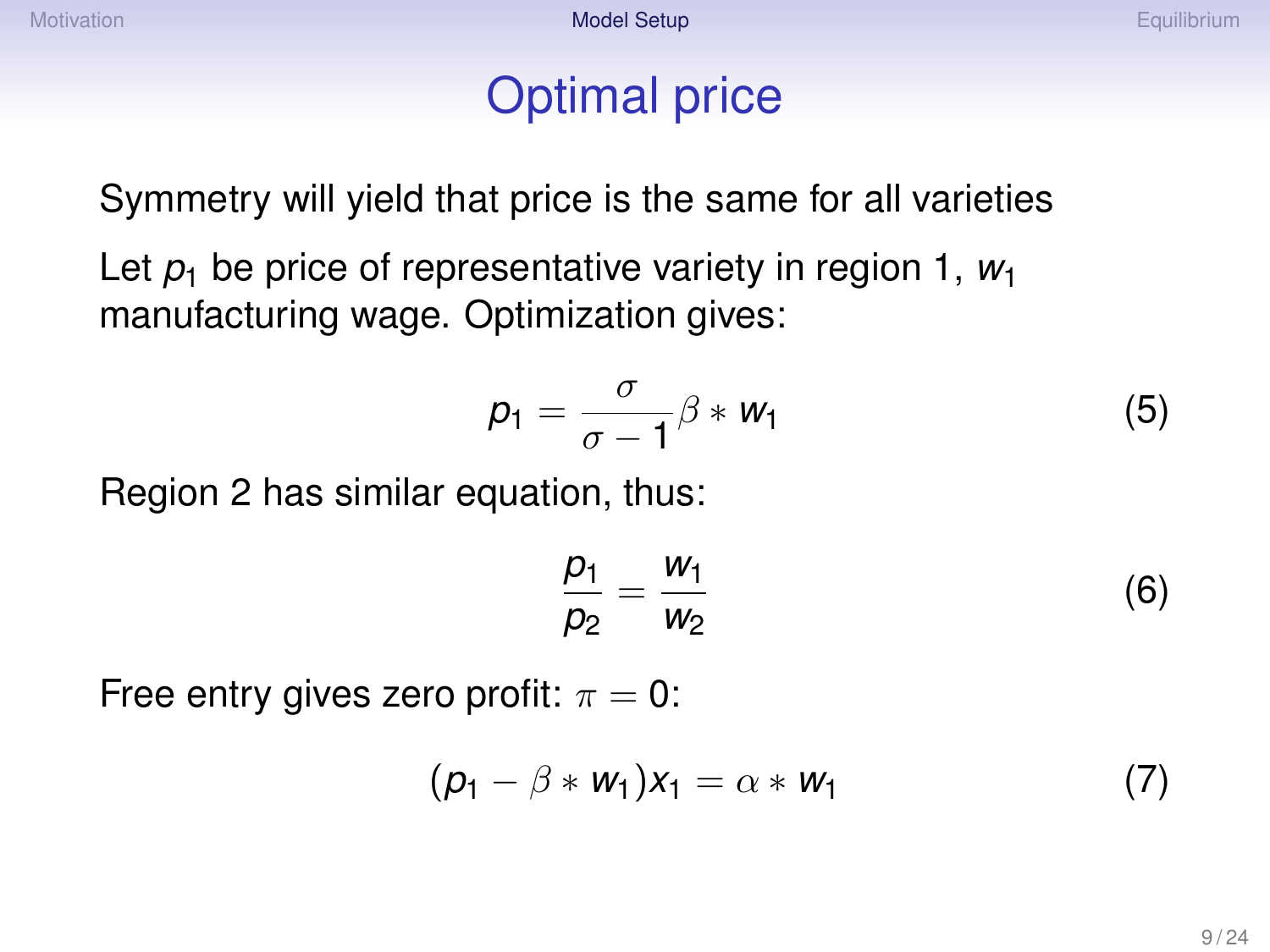## Number of varieties

Zero profit condition and price ratio across regions  $p_1/p_2 = w_1/w_2$  gives:

$$
x_1 = x_2 = \frac{\alpha(\sigma - 1)}{\beta} \tag{8}
$$

Notice that output of any good does *not* depend on any region specific variables

With output of each firm we can figure out labor requirement of each firm, which is  $\alpha\sigma$ 

Then number of firms in a region is total labor divided by per-firm labor,  $n_1 = L_1/\alpha\sigma$ , and:

$$
\frac{L_1}{L_2} = \frac{n_1}{n_2} \tag{2}
$$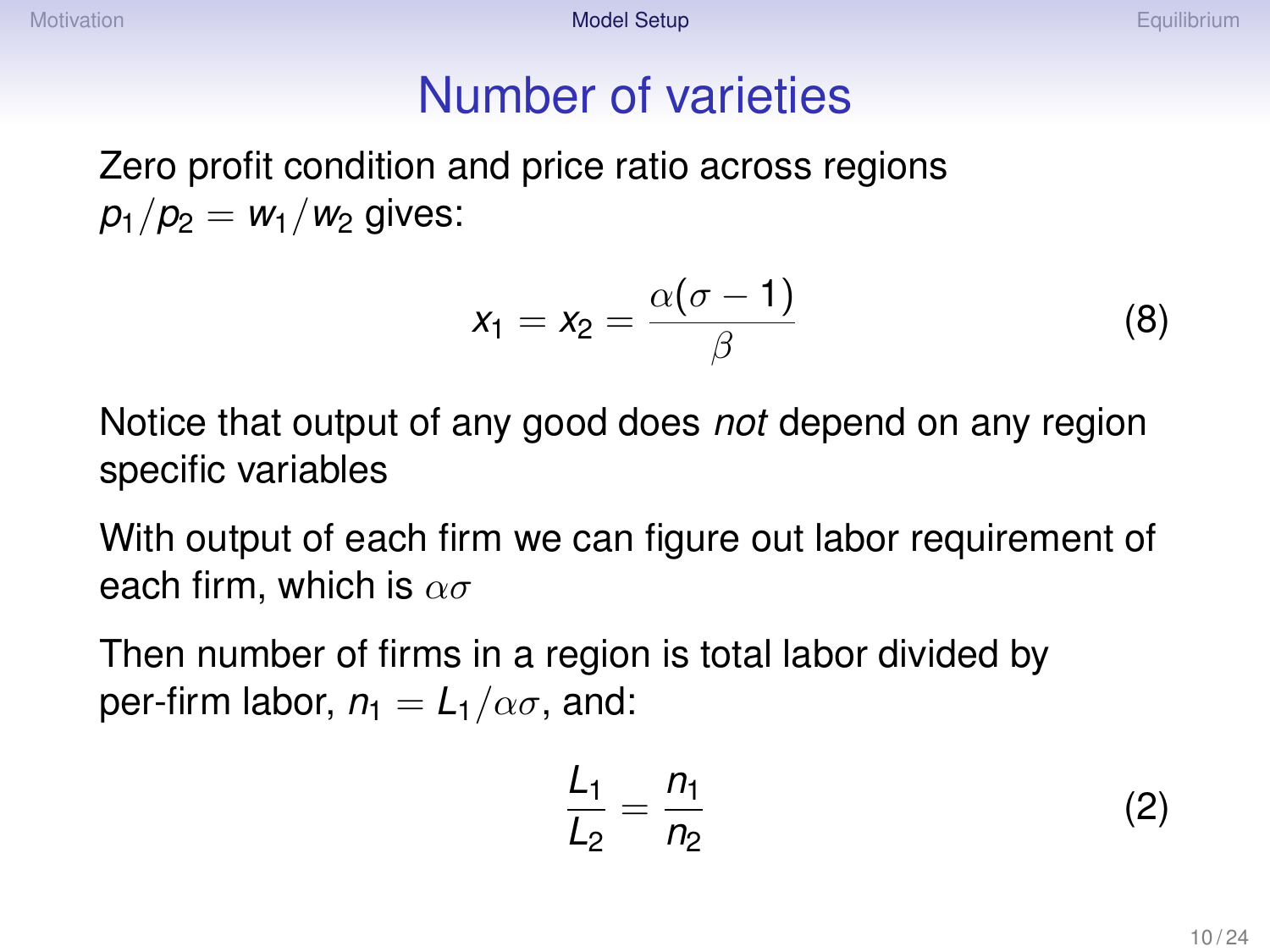# Elasticity of substitution measures economies of scale

Turns out that  $\sigma$  shows MPL/API

$$
MPL = \frac{1}{\beta}, APL = \frac{\sigma - 1}{\beta \sigma}
$$

MPL/APL= $\frac{\sigma}{\sigma-1}$ 

Smaller  $\sigma$  gives greater economies of scale (MPL/APL larger)

Why? As  $\sigma$  decreases consumer wants to consume more and more varieties ( $\sigma = 1$  is Cobb-Douglas)

Low  $\sigma$  leads to more firms, lower output per firm, less labor per firm, lower APL

Note: this is a bit confusing since firms are more productive (lower AC) with *higher*  $\sigma$ ; however, lower  $\sigma$  leads to greater agglomeration economies (same as models with CES production and intermediate input sharing)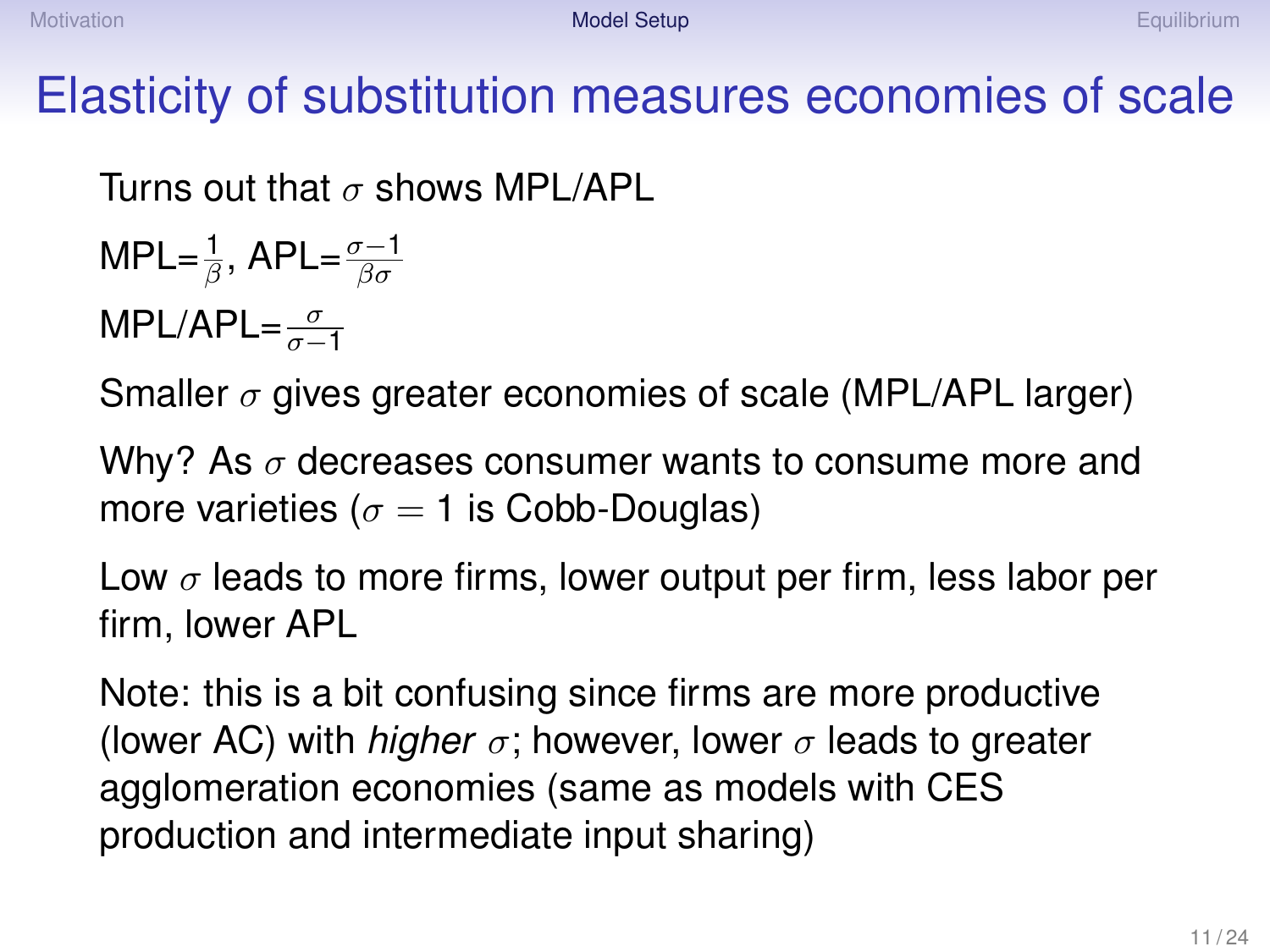## Short-run Equilibrium

<span id="page-11-0"></span>In short-run workers in each region can't migrate, want to look at wages

Define *c*<sup>11</sup> as *total* consumption in region 1 of a representative region 1 good and *c*<sup>12</sup> is region 1 consumption of representative region 2 good

Region 2 must ship  $1/\tau$  units so that 1 unit arrives in region 1, thus region 1 consumers pay  $p_2 * (1/\tau)$  for one unit

In region 1, ratio of demand for good 1 to good 2 is:

$$
\frac{c_{11}}{c_{12}} = \left(\frac{p_1 \tau}{p_2}\right)^{-\sigma} = \left(\frac{w_1 \tau}{w_2}\right)^{-\sigma} \tag{10}
$$

This equation comes from demand function and equation 6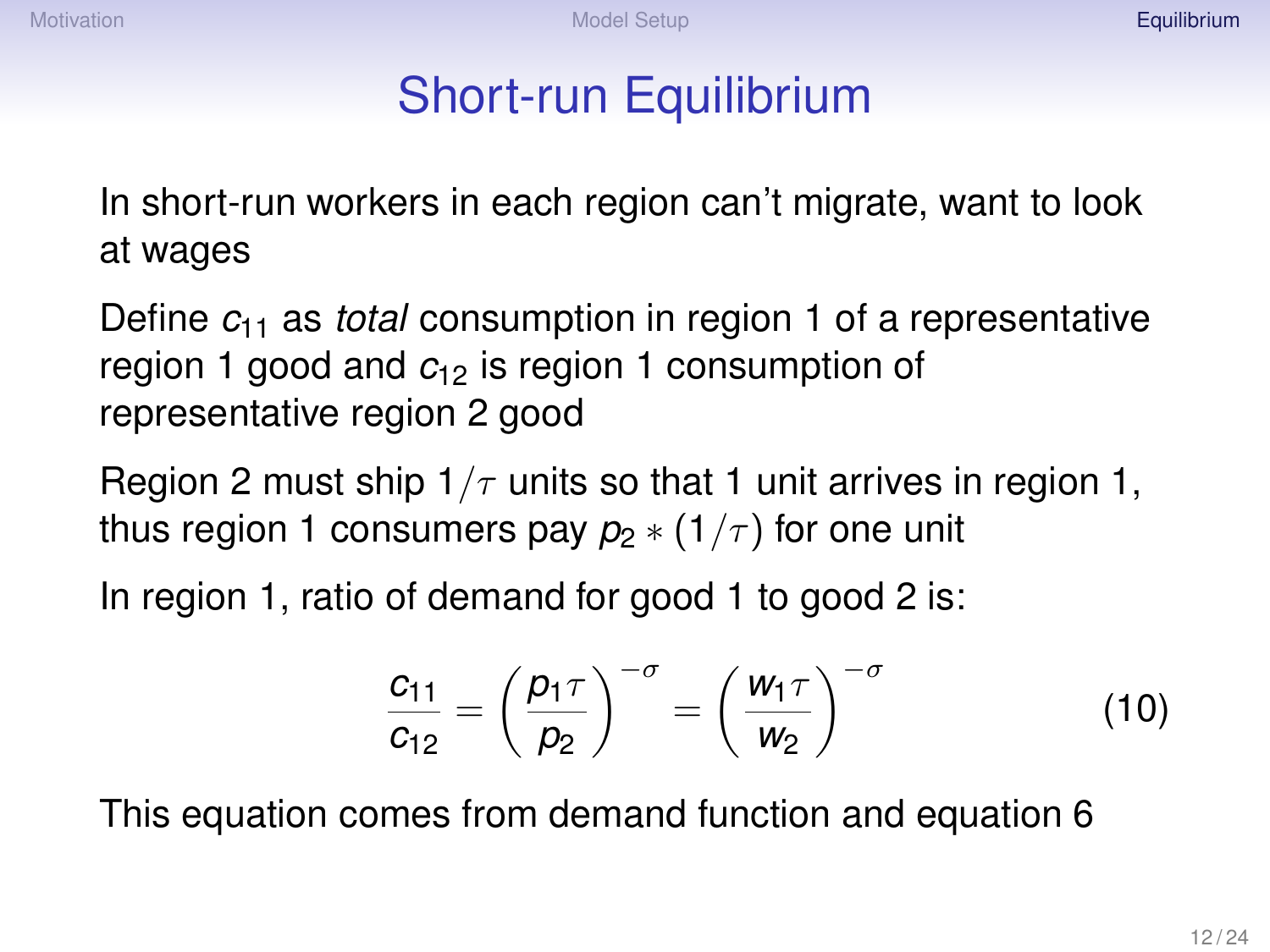### Expenditure Ratios

Define  $z_{11}$  as ratio of total region 1 expenditure on region 1 goods to region 1 expenditure on region 2 goods

$$
z_{11} = \left(\frac{n_1}{n_2}\right) \left(\frac{p_1 \tau}{p_2}\right) \left(\frac{c_{11}}{c_{12}}\right) = \left(\frac{L_1}{L_2}\right) \left(\frac{w_1 \tau}{2_2}\right)^{-(\sigma-1)}\tag{11}
$$

- 1. A one percent increase in relative prices reduces quantities sold by  $\sigma$  (eq 10) but reduces value by only σ − 1; basically *p* is higher in *p* ∗ *q*
- 2. As a region's *number* of goods increases overall expenditure share  $z_{11}$  also increases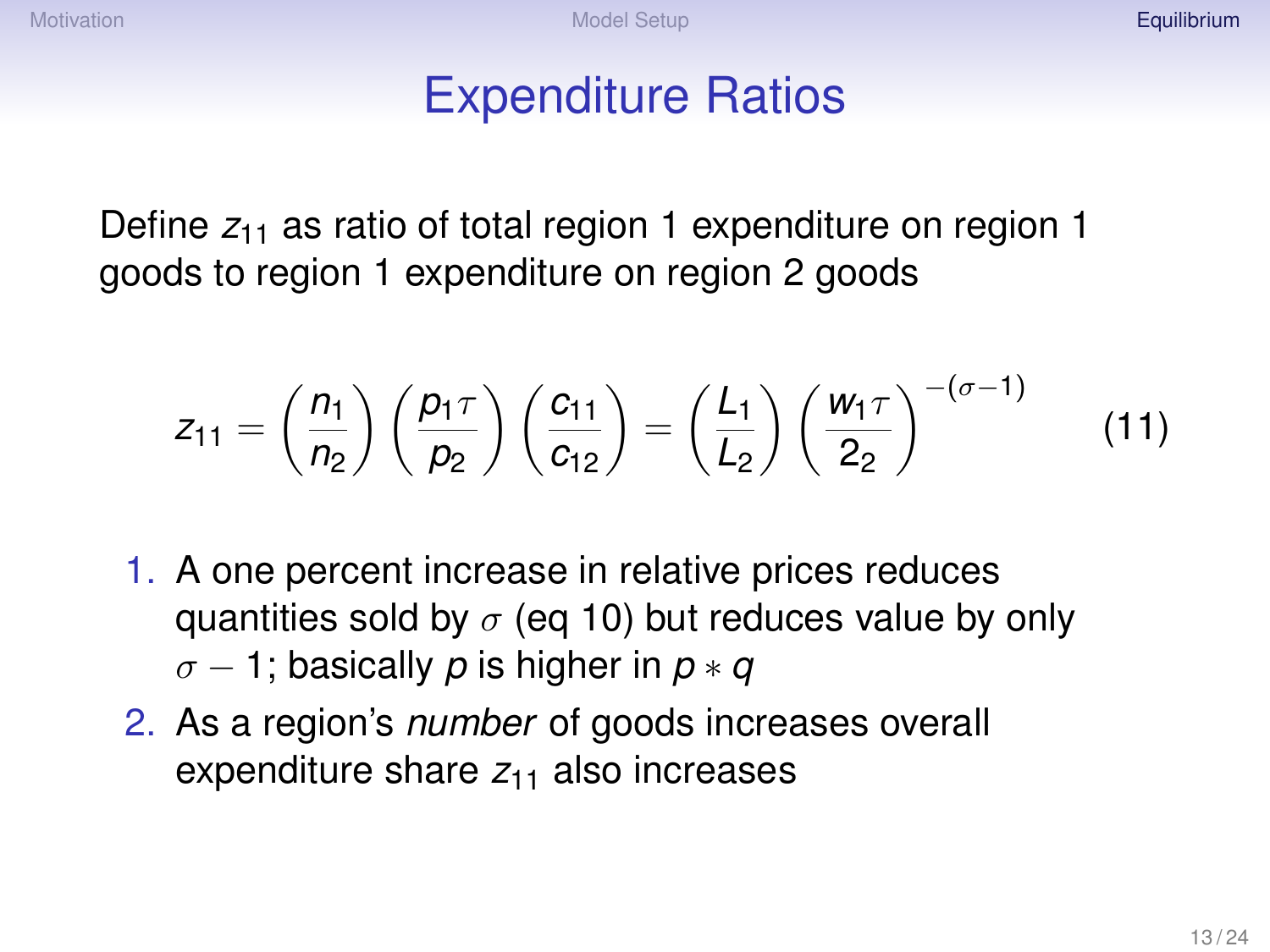### Closing Model

To close model write equations for both regions where total income has to be equal to total expenditure

Define  $Y_1$  and  $Y_2$  as total income in a region

$$
Y_1 = \frac{1-\mu}{2} + w_1 L_1 \tag{15}
$$

Then we have:

$$
w_1 * L_1 = \mu \left[ \left( \frac{z_{11}}{1 + z_{11}} \right) Y_1 + \left( \frac{z_{12}}{1 + z_{12}} \right) Y_2 \right] \tag{13}
$$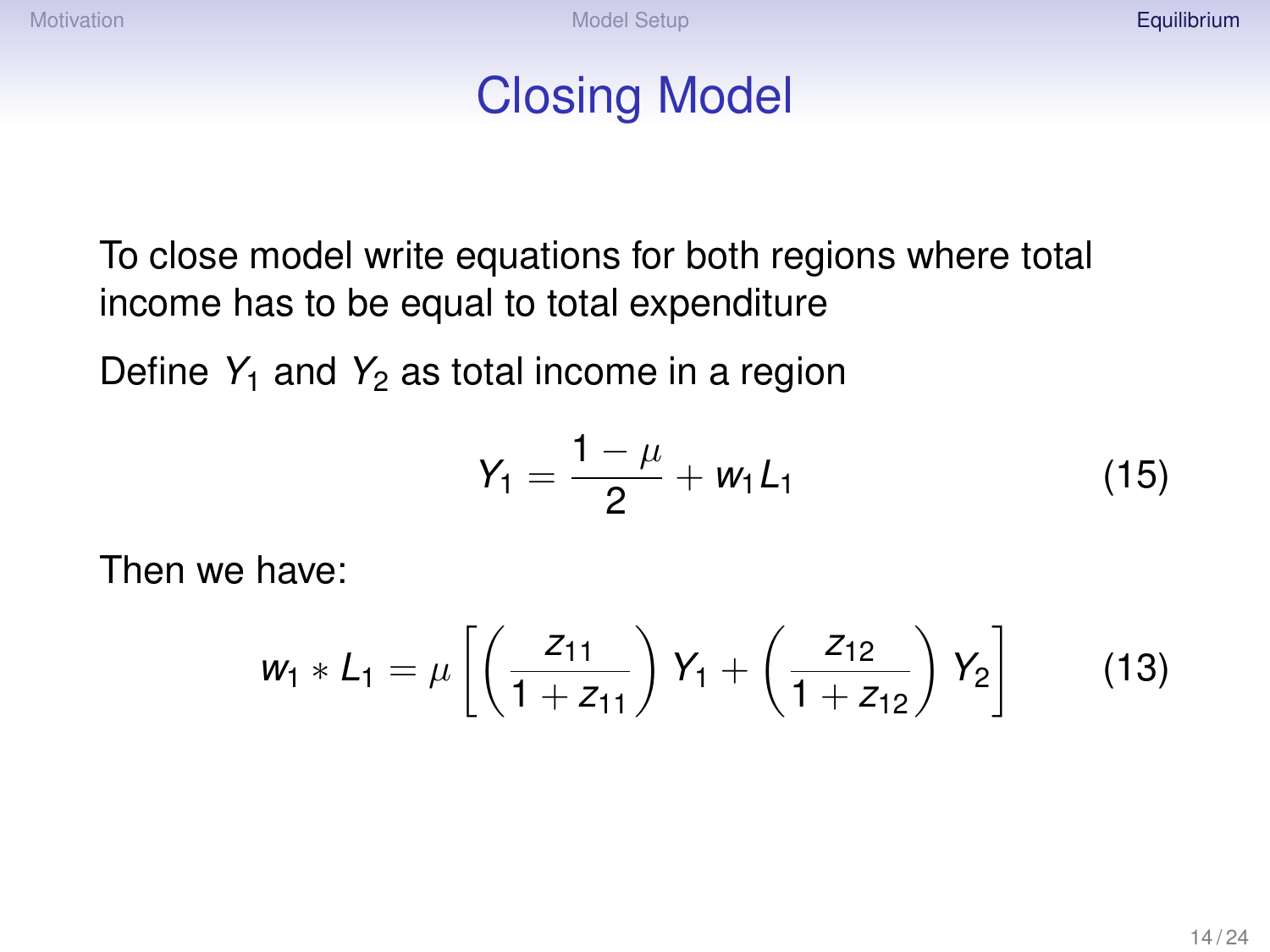## Short-run equilibrium results

From set of equations one can solve for wages

Because many results echo 1980 AER paper he doesn't discuss in detail

Main focus in short-run is ratio of wages in regions  $w_1/w_2$ :

- 1. Increase in manufacturing employment raises utility (lowers variety-adjusted price index) because allows for greater number of firms
- 2. Increase in employment also can raise wages by more than proportionally increasing output: home market effect
- 3. However, also a competitive effect working in opposite direction–workers have to share limited amount of peasant expenditure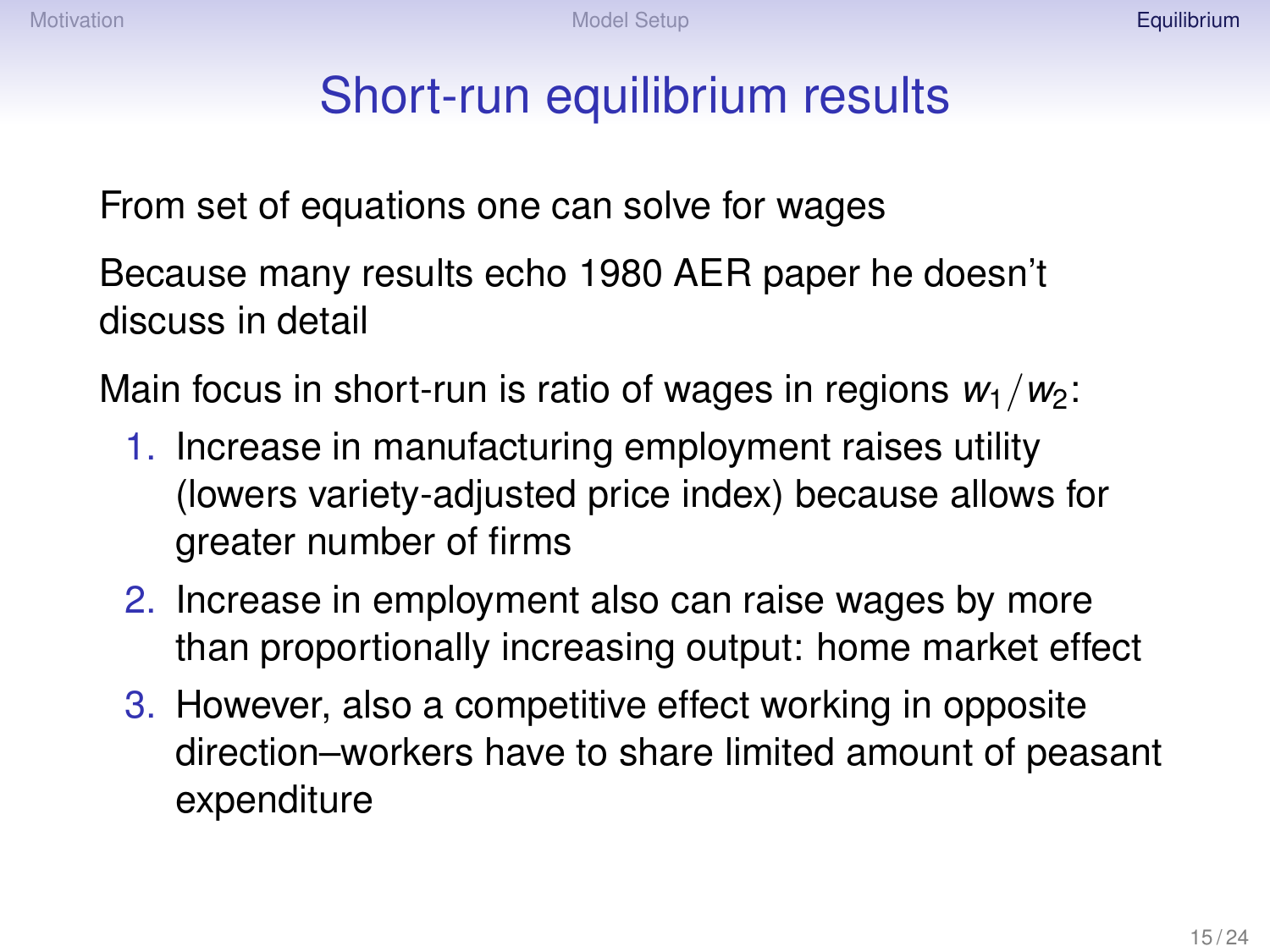## Long-run Equilibrium: Choice of Units

In long-run we allow workers to migrate

Krugman carefully chooses units to simplify this problem (but without mentioning this, ridiculously confusing!)

$$
\beta = \frac{\sigma - 1}{\sigma} \text{ and } \alpha = \frac{\mu}{\sigma}
$$
  
Since  $p_1 = \frac{\sigma}{\sigma - 1} \beta * w_1$  and  $n_1 = \frac{L_1}{\alpha * \sigma}$   
This implies that  $p_1 = w_1$  and  $n_1 = L_1/\mu$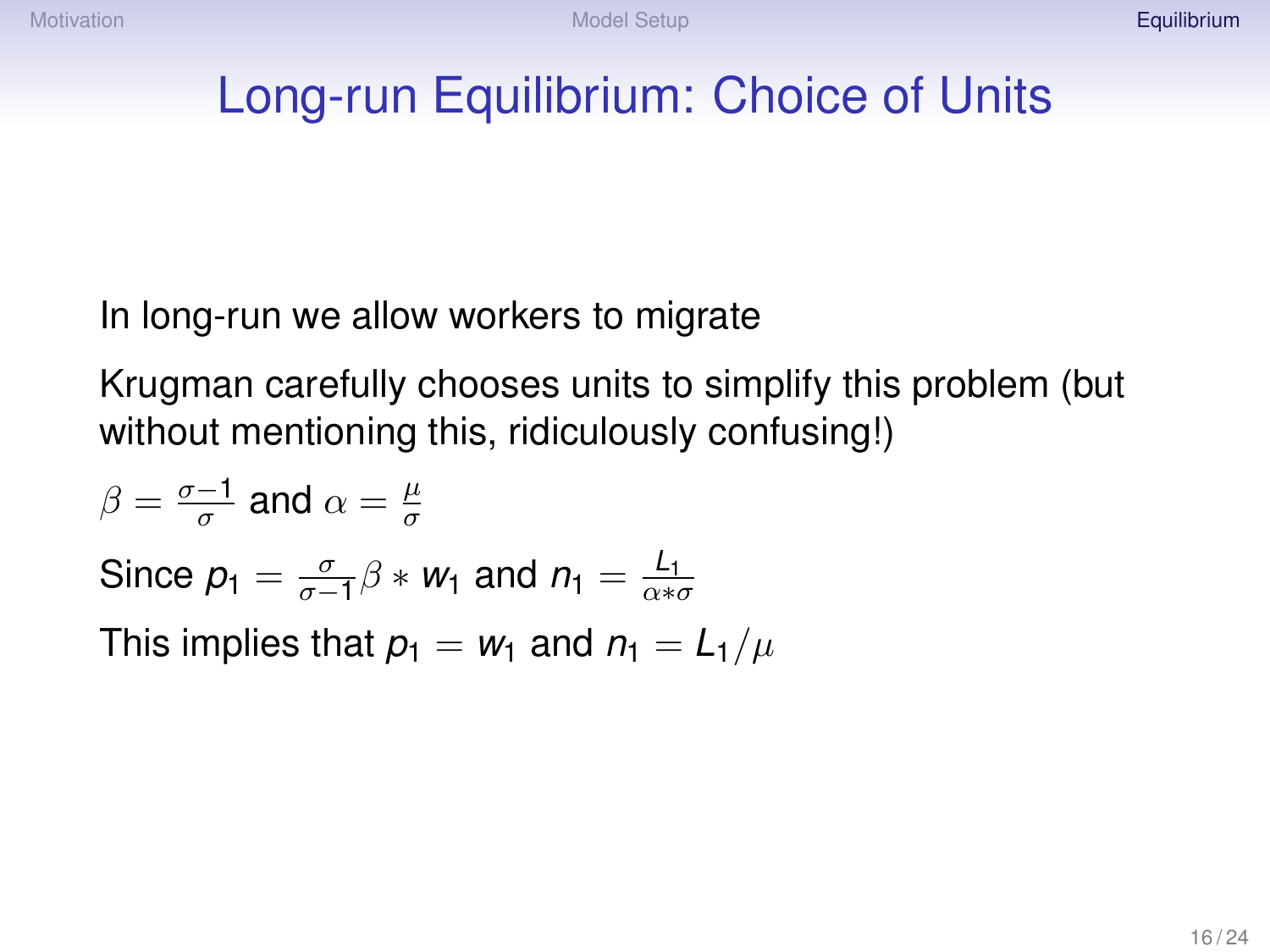# Long-run Equilibrium: Price Indices

With CES a price index is cost of purchasing one unit of *composite* good at optimal consumption of each variety

$$
P = \left[\sum_{i=1}^{N} p_i^{1-\sigma}\right]^{\frac{1}{1-\sigma}}
$$
 (N1)

Price of consumption in region 1 includes local goods and imports

Let *f* be fraction of total workers in region 1,  $f = L_1/\mu$ , then using choice of units:

$$
P_1 = \left[ f w_1^{-(\sigma - 1)} + (1 - f) \frac{w_2^{-(\sigma - 1)}}{\tau} \right]^{\frac{-1}{\sigma - 1}} \tag{17}
$$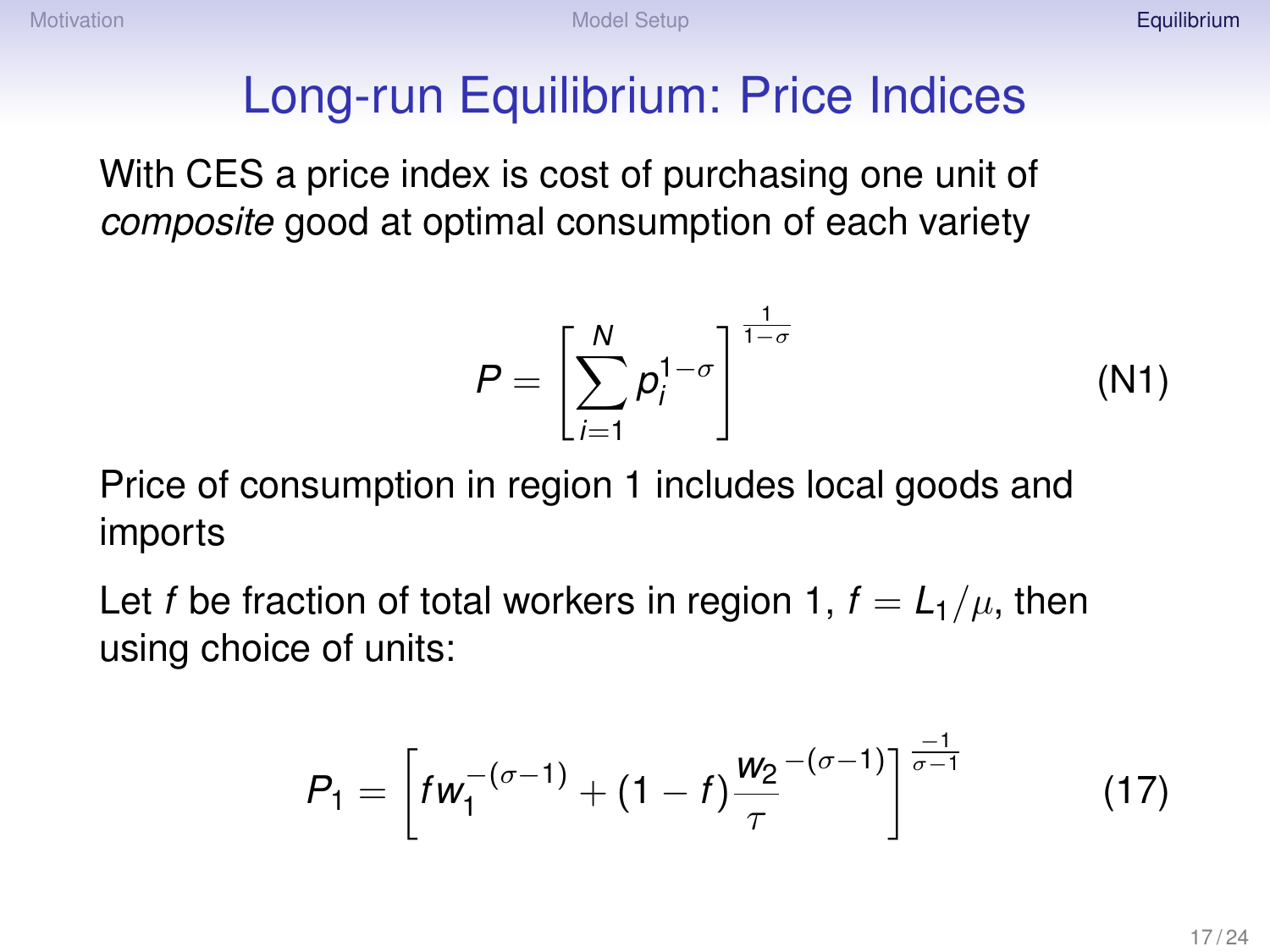#### Real Wages

Workers migrate based on real wages: what they can consume given region's nominal wage

To calculate real wages we need a cost-of-living index: cost of a given level of utility in a region

CES has a convenient form because expenditure measures utility:  $P^{\mu} * P^{1-\mu}_A$ *A*

Then real wages are:

$$
\omega_1 = \frac{w_1}{P_1^{\mu}} \tag{19}
$$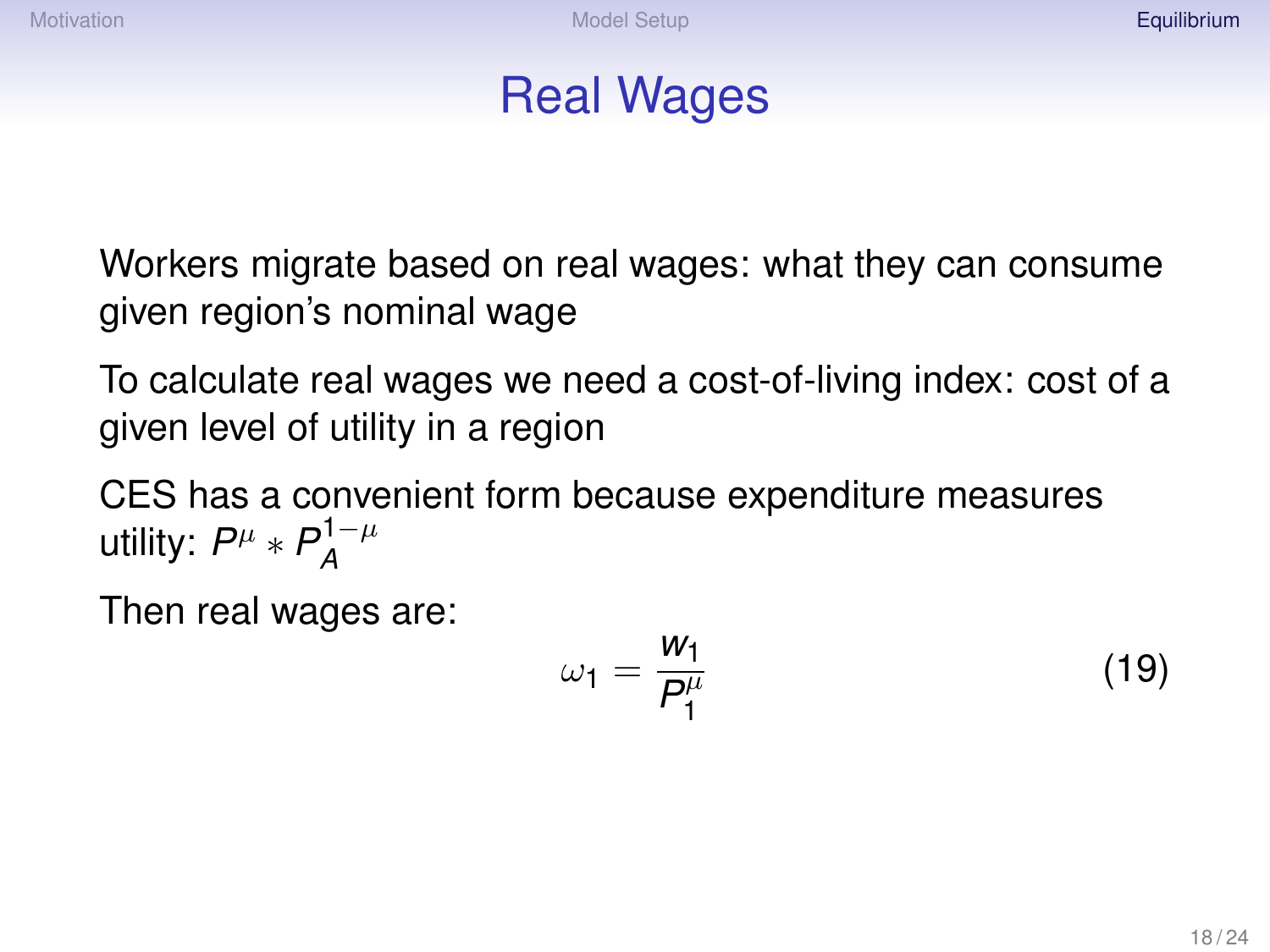# Equilibrium Comparative Statics

Main goal is to explain concentration across regions: when will most workers concentrate in one region ("core") with small region ("periphery") versus more equal sized regions?

Key is to know how real wage ratio  $\omega_1/\omega_2$  varies with share of labor force *f*; if real wage increases with migration then feedback effects will lead to core-periphery equilibrium

Set of non-linear equations makes analytical solution difficult; instead uses numerical exercises to illustrate main idea

Three parameters:

- 1. Share of consumer budget spent on composite good  $\mu$
- 2. Transportation cost  $\tau$ -transportation cost increases when τ *decreases*
- 3. Elasticity of substitution  $\sigma$ , which can measure economies of scale: smaller  $\sigma$  greater economies of scale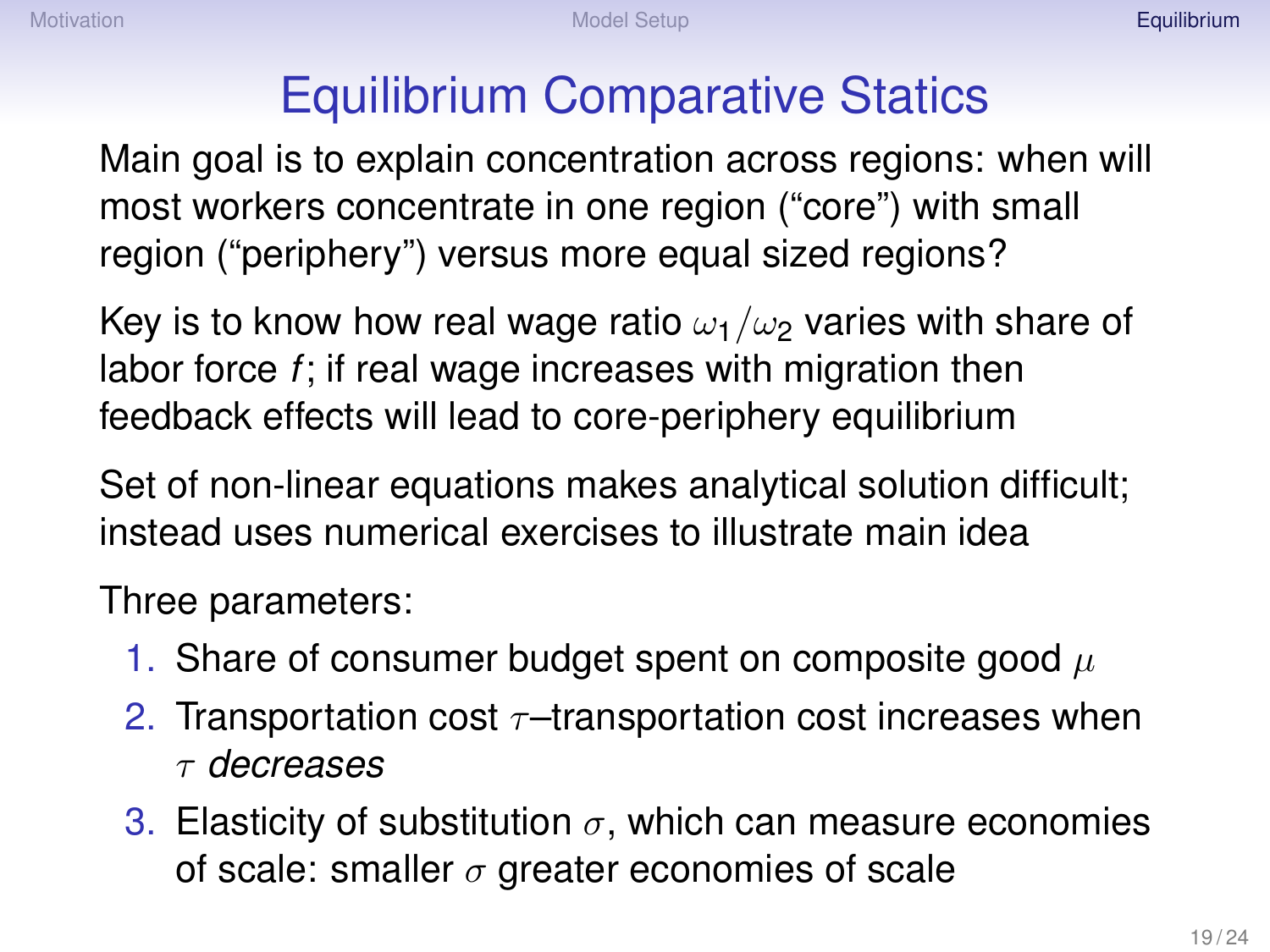# Effect of concentration on wage ratio varies by transport cost

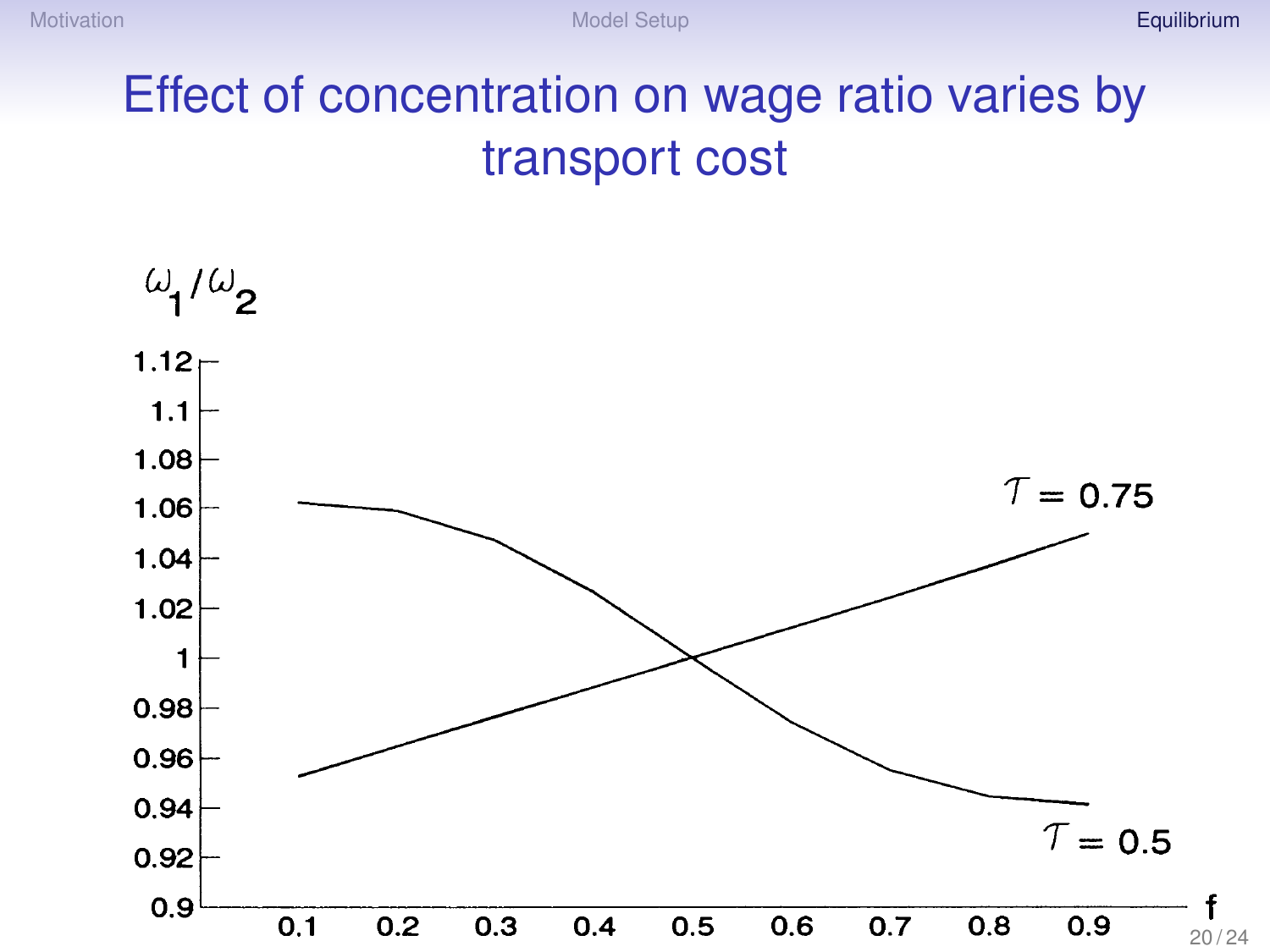### Interpretation

When will industry concentrate?

Depends on interaction of key parameters

Dispersion: high transportation cost, low manufacturing consumption share, weak economies of scale

Concentration: low transportation cost, high manufacturing consumption share, large economies of scale

Next figure draws boundaries for convergence (concentration)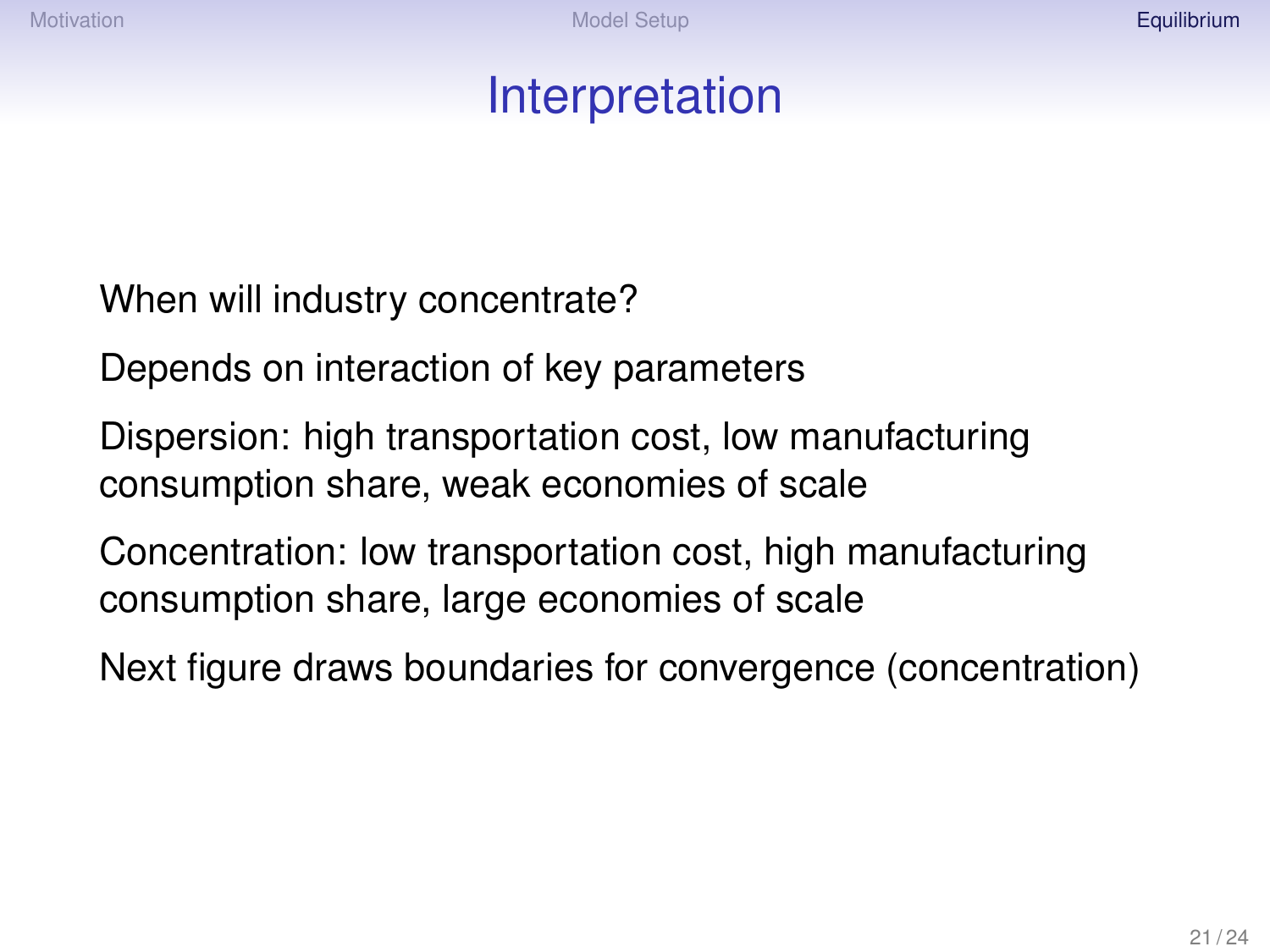### Boundaries for concentration equilibrium

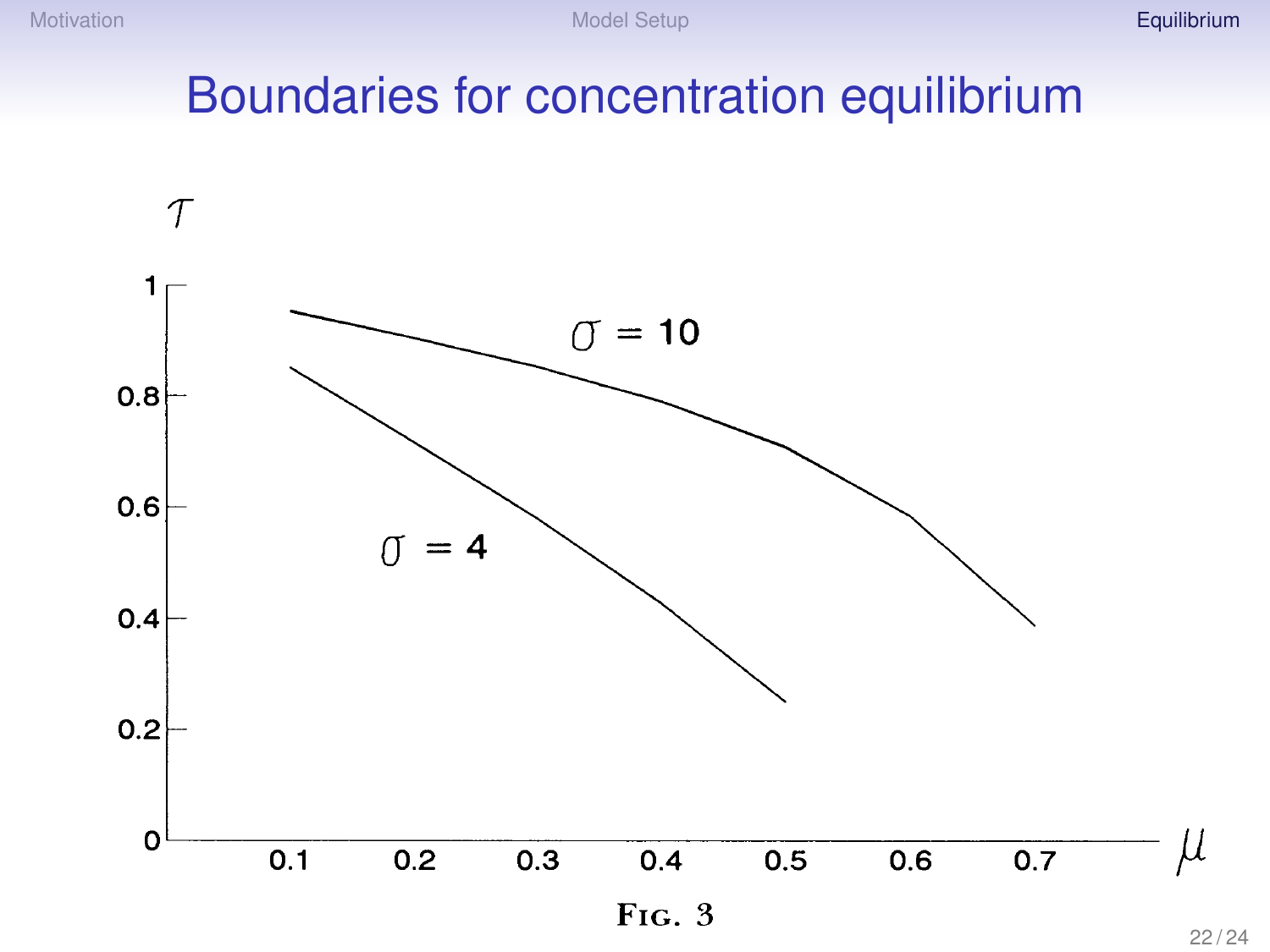## When  $\nu < 1$  manufacturing will concentrate